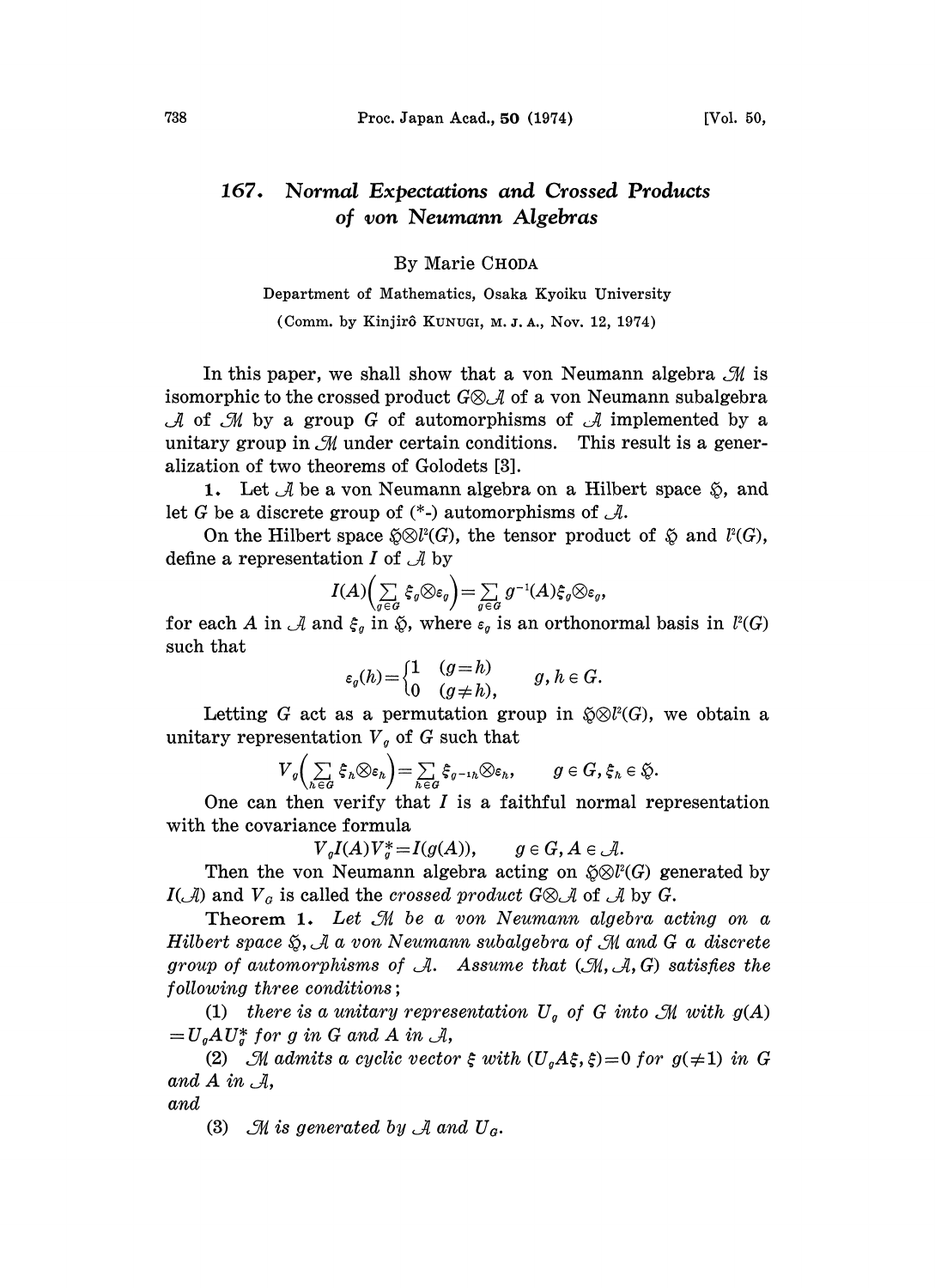No. 9] Crossed Products 739

Then  $\mathcal M$  is spatially isomorphic to the crossed product G\& A of  $\mathcal A$  by  $G$  on  $\mathfrak{H}_0 \otimes l^2(G)$  for some subspace  $\mathfrak{H}_0$  of  $\mathfrak{H}$ .

For the proof of Theorem 1, we need the following lemma.

Lemma 2. Under the same assumption as in Theorem 1, the Hilbert space  $\tilde{\Leftrightarrow}$  equals to the direct sum  $\sum\limits_{g\in G}\oplus U_g\tilde{\Leftrightarrow}_g$ , where  $\tilde{\Leftrightarrow}_g$  is the subspace of  $\tilde{Q}$  generated by the set  $\{A\xi; A \in \mathcal{A}\}$ .

Proof. By the assumptions (1) and (2),

 $(U_{g}B_{\xi}, A_{\xi})=(U_{g}g^{-1}(A^{*})B_{\xi}, \xi)=0, \qquad 1 \neq g \in G, A, B \in \mathcal{A}.$ 

It implies that  $\tilde{\mathfrak{g}}_0$  is orthogonal to  $U_q\tilde{\mathfrak{g}}_0$  for every  $g(\neq 1)$  in G. Let x be an element in  $\tilde{\varphi}$  which is orthogonal to  $U_q\tilde{\varphi}_0$  for every g in G. Since  $\mathcal M$  is generated by  $\mathcal A$  and  $U_{\alpha}$ , then we have, by the definition of  $\mathfrak{H}_0$ , that  $(x, T\xi)=0$  for every T in M. On the other hand,  $\xi$  is a cyclic vector for  $\mathcal{M}$ . Hence we have that  $x=0$ . Thus,  $\tilde{\varphi}$  is represented to the direct sum of  $\{U_q\tilde{\varphi}_0\colon g\in G\}.$ 

Now, we shall prove Theorem 1.

By Lemma 2, every element x in  $\tilde{\psi}$  is represented by the form  $x = \sum_{g \in G} U_g x_g$ ,  $x_g \in \tilde{\psi}_0$ .

$$
x = \sum_{g \in G} U_g x_g, \qquad x_g \in \mathfrak{H}_0.
$$

Define a mapping  $W$  of  $\circledast$  to  $\circledast_0\otimes l^2(G)$  by

$$
W\left(\sum_{g\in G} U_g x_g\right) = \sum_{g\in G} x_g \otimes \varepsilon_g, \qquad x_g \in \mathfrak{H}_0,
$$

then W is an isomorphism of  $\tilde{\varphi}$  onto  $\tilde{\varphi}_0\otimes l^2(G)$ .

By the definition of  $\mathfrak{g}_0$ , we can regard  $\mathcal A$  as a von Neumann algebra acting on  $\mathfrak{g}_0$ . Then the crossed product  $G \otimes \mathcal{A}$  of  $\mathcal{A}$  by G is the von Neumann algebra on the Hilbert space  $\mathfrak{H}_0 \otimes l^2(G)$ .

Let  $\Phi$  be a mapping of  $\mathcal M$  to  $\mathcal L$  ( $\tilde{\varphi}_0 \otimes l^2(G)$ ) by

$$
\Phi(T) = W T W^*
$$

for T in  $M$ , then  $\Phi$  satisfies that

$$
\Phi(A) = I(A), \qquad A \in \mathcal{A},
$$

and that

$$
\Phi(U_q)=V_q, \qquad g\in G.
$$

In fact,

$$
\varPhi(A)\Big(\sum\limits_{g\in G}x_g\otimes \varepsilon_g\Big)=WAW^*\Big(\sum\limits_{g\in G}x_g\otimes \varepsilon_g\Big)=WA\Big(\sum\limits_{g\in G}U_gx_g\Big)\\=W\sum\limits_{g\in G}\left(U_gg^{-1}(A)x_g\right)=\sum\limits_{g\in G}g^{-1}(A)x_g\otimes \varepsilon_g\\=I(A)\Big(\sum\limits_{g\in G}x_g\otimes \varepsilon_g\Big),
$$

for all A in  $\mathcal A$  and  $x_g$  in  $\mathfrak{S}_0$ , and

$$
\Phi(U_{\sigma})\Big(\sum_{h\in G}x_{h}\otimes\varepsilon_{h}\Big)=WU_{\sigma}\Big(\sum_{h\in G}U_{h}x_{h}\Big)=W\Big(\sum_{h\in G}U_{\sigma h}x_{h}\Big)
$$

$$
=W\Big(\sum_{h\in G}U_{h}x_{\sigma^{-1}h}\Big)=\sum_{h\in G}x_{\sigma^{-1}h}\otimes\varepsilon_{h}
$$

$$
=V_{\sigma}\Big(\sum_{h\in G}x_{h}\otimes\varepsilon_{h}\Big),
$$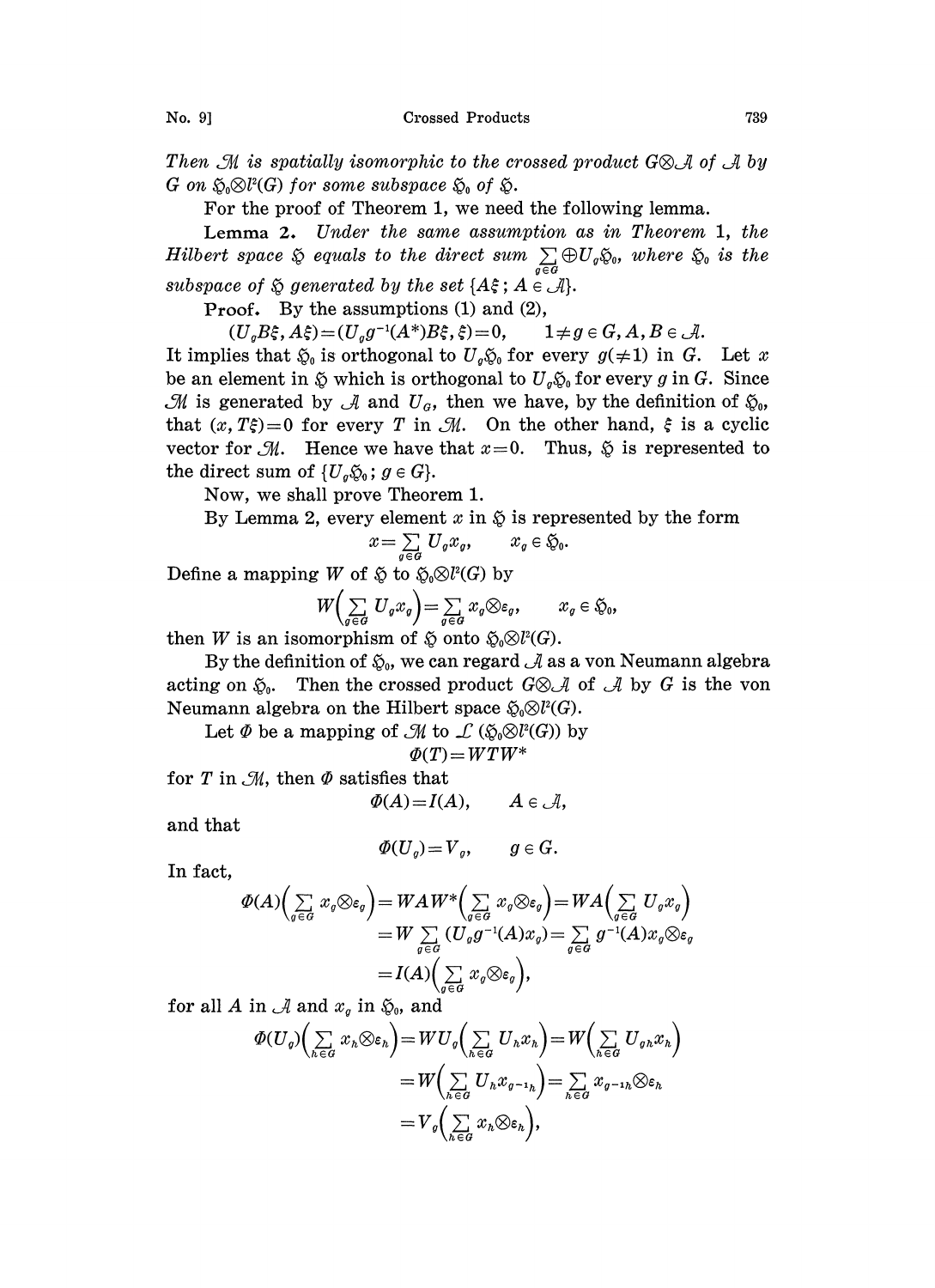740 M. CHODA [Vol. 50,

for all g in G and  $x_h$  in  $\mathfrak{S}_0$ .

On the other hand, M is generated by  $\mathcal A$  and  $U_{\sigma}$ , and  $G \otimes \mathcal A$  is generated by  $I(\mathcal{A})$  and  $V_a$ .

Thus  $\Phi$  is an spatial isomorphism of  $\mathcal{M}$  onto  $G \otimes \mathcal{A}$ .

Let  $\mathcal M$  be a von Neumann algebra and  $\mathcal A$  a von Neumann subalgebra of  $\mathcal{M}$ . A positive linear mapping e of  $\mathcal M$  onto  $\mathcal A$  is called an expectation of M onto A if e satisfies that  $e(I)=I$  and  $e(AB)=Ae(B)$ for all A in  $\mathcal A$  and B in  $\mathcal M$ . An expectation e of  $\mathcal M$  onto  $\mathcal A$  is called *faithful* if  $e(T)=0$  for a positive operator T in  $\mathcal{M}$  implies that  $T=0$ . An expectation e of M onto A is called normal if  $A_{\alpha} \uparrow A$  implies  $e(A_{\alpha}) \uparrow e(A)$  for  $A_{\alpha}$  and A in  $\mathcal{M}$ .

As a corollary of Lemma 2, we shall obtain the following:

Corollary 3. Under the same assumption as in Theorem 1, there exists a faithful normal expectation e of  $\mathcal M$  onto  $\mathcal A$  such that  $e(U_q)=0$ for all  $g(\neq 1)$  in G.

**Proof.** Let E be the projection of  $\tilde{\varphi}$  on  $\tilde{\varphi}_0$  (the subspace in Lemma 2), then E is contained in the commutant  $\mathcal{A}'$  of  $\mathcal{A}$ , and  $\{g(E)\,;\,g\in G\}$  is an orthogonal family of projections in  $\mathcal{A}'$  with  $\sum g(E)$ Lemma 2), then E is contained in the commutant  $\mathcal{A}'$  of  $\mathcal{A}$ , and  $=1$  because  $\tilde{\varphi}$  is the direct sum of  $\{U_q\tilde{\varphi}_0: q \in G\}$  by Lemma 2. That is, G is a shift of  $\mathcal{A}'$  in the sense of [2] if we define an action of g in G by G by

$$
g(A')\!=\!U_gA'U_g^*
$$

for every  $A'$  in  $\mathcal{A}'$ . Put

$$
e(T) = \sum_{g \in G} g(E) T g(E)
$$

for every T in  $\mathcal{M}$ , then it is clear that  $e(U_q)=0$  if  $g\neq 1$  and that  $e(A)$  $=A$  for all A in  $\mathcal{A}$ . Since  $\mathcal{M}$  is generated by  $\mathcal{A}$  and  $U_{\mathcal{G}}$ , it follows that e is a mapping of  $\mathcal M$  onto  $\mathcal A$ . So, e is a normal expectation of  $\mathcal M$ onto A. Take T in M such that  $e(T^*T)=0$ . By the property of  ${g(E)$ ;  $g \in G}$ , it follows that  $g(E)T^*Tg(E)=0$  for every g in G, so that  $Tg(E)=0$ , for every g in G. It implies that  $T=0$ , [1].

Thus e is a faithful normal expectation of  $\mathcal M$  onto  $\mathcal A$  with  $e(U_q)$  $=0$  for  $g\neq 1$ .

The following theorem shows that the existence of such an expectation e is also a sufficient condition that  $\mathcal{M}$  is isomorphic to  $G \otimes \mathcal{A}$ .

Theorem 4. Let  $\mathcal M$  be a von Neumann algebra acting on a separable Hilbert space  $\tilde{\mathfrak{g}},$  A a von Neumann subalgebra of  $\mathfrak M$  and G a discrete group of automorphisms of  $\mathcal{A}$ . Assume that  $(\mathcal{M}, \mathcal{A}, G)$ satisfies the following three conditions;

(1) there exists a unitary representation  $U<sub>o</sub>$  of G into  $\mathfrak{M}$  with  $g(A)=U_q A U_q^*$  for g in G and A in  $\mathcal{A}$ ,

 $(2')$  there exists a faithful normal expectation e of  $\mathcal M$  onto  $\mathcal A$  with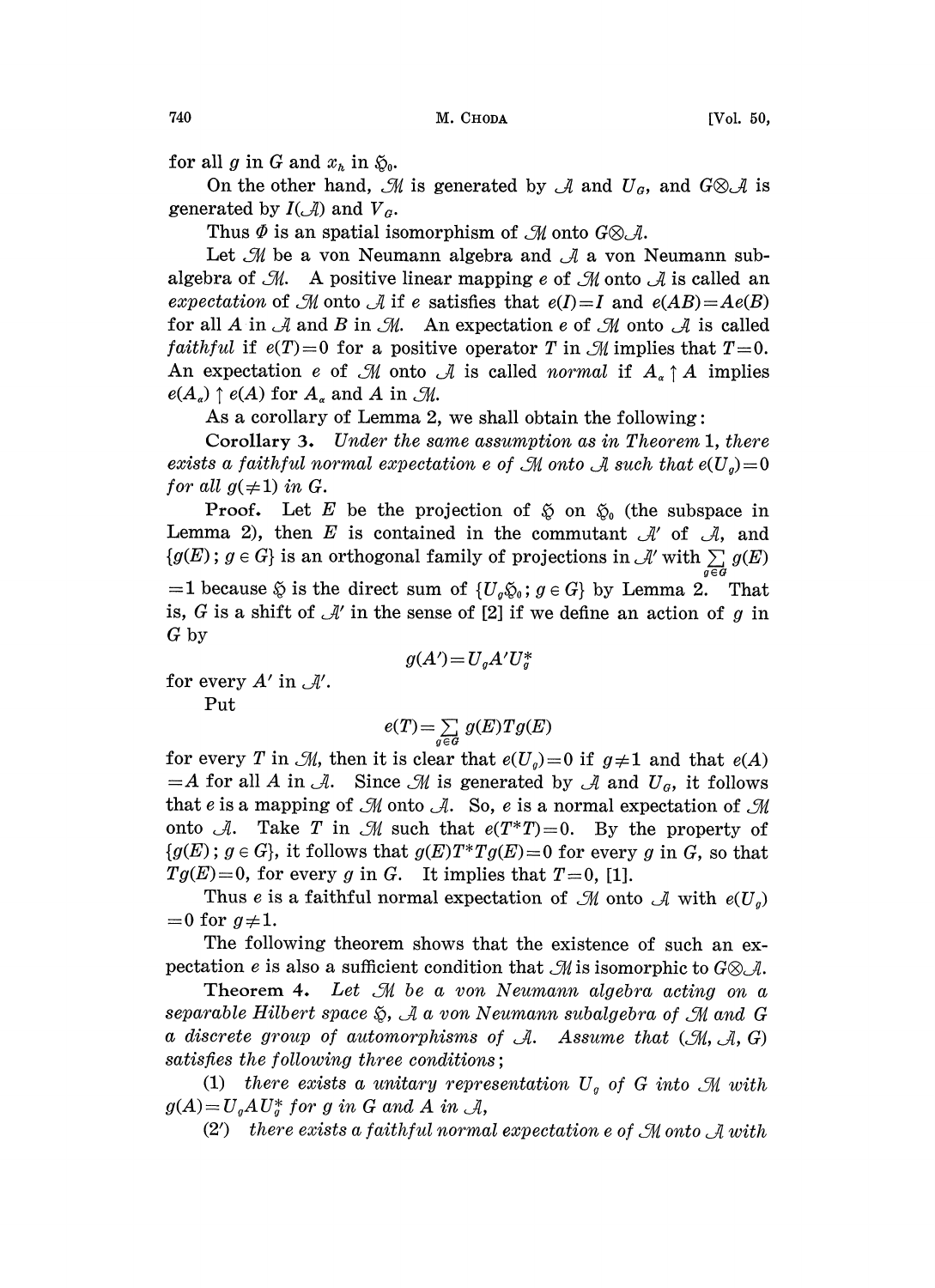No. 9] Crossed Products 741

 $e(U_a)=0$  if  $g\neq 1$ , and

(3)  $\mathcal M$  is generated by  $\mathcal A$  and  $U_a$ .

Then  $\mathcal M$  is isomorphic to the crossed product G\& A of A by G.

**Proof.** Let  $\psi$  be a faithful normal state on  $\mathcal{A}$ . Put

$$
\phi(T)\!=\!\psi(e(T))
$$

for all T in  $\mathcal{M}$ , then  $\phi$  is a faithful normal state on  $\mathcal{M}$ .

Let  $\Re$  be the representation space of  $\mathcal{M}$  by  $\phi$  and  $\mathcal{L}(\Re)$  the algebra of all bounded operators on  $\mathbb{R}$ . Denote by  $\pi$  the isomorphism of  $\mathcal{M}$ into  $\mathcal{L}(\mathbb{\Omega})$  defined by  $\phi$ , and by  $\xi$  the cyclic vector for  $\pi(\mathcal{M})$  in  $\mathbb{\Omega}$ . Then  $(\pi, \xi)$  satisfies that  $\phi(T)=(\pi(T)\xi, \xi)$  for every T in  $\mathcal{M}$ .

Letting G act as an automorphism group of  $\pi(\mathcal{A})$  such that<br>  $g(\pi(A)) = \pi(U_o)\pi(A)\pi(U_o)^*$ ,  $A \in \mathcal{A}$  and  $g \in G$ ,

 $g(\pi(A))=\pi(U_a)\pi(A)\pi(U_a)^*,$ we obtain a unitary representation  $\pi(U_q)$  of G into  $\pi(\mathcal{M})$  which satisfies the condition (1) in Theorem 1.

By the property of e, we have that

 $(\pi(U_o)\pi(A)\xi, \xi) = \phi(U_oA) = \psi(e(U_oA)) = \psi(e(U_o)A) = 0,$ 

for all A in  $\mathcal A$  and  $g(\neq 1)$  in G. Hence the condition (2) in Theorem 1 is satisfied. It is clear that  $\pi(\mathcal{M})$  is generated by  $\pi(\mathcal{A})$  and  $\pi(U_q)$ . Thus by Theorem 1  $\pi(\mathcal{M})$  is isomorphic to the crossed product  $G \otimes \pi(\mathcal{A})$ of  $\pi(\mathcal{A})$  by  $G$ .

On the other hand, by the definition of the action of G on  $\pi(\mathcal{A})$ , we have that  $g(\pi(A)) = \pi(g(A))$  for every g in G and A in  $\mathcal{A}$ . Hence  $G \otimes_{\pi}(\mathcal{A})$  is isomorphic to  $G \otimes \mathcal{A}$ , (see for instance [7, Proposition 3.4]). Therefore  $\mathcal{M}$  is isomorphic to  $G \otimes \mathcal{A}$ .

Let  $\mathcal A$  be a von Neumann algebra and g an automorphism of  $\mathcal A$ . g is called *freely acting* on  $\mathcal A$  if for B in  $\mathcal A$ 

 $BA = g(A)B$ , for all A in  $\mathcal A$ 

implies  $B=0$ . A group G of automorphisms of A is called freely acting on  $\mathcal A$  if every  $g(\neq 1)$  in G is freely acting on  $\mathcal A$ , [4].

Corollary 5. Let  $\mathcal M$  be a von Neumann algebra,  $\mathcal A$  a von Neumann subalgebra of M and G a discrete group of automorphisms of  $\mathcal{A}$ . Assume that  $(\mathcal{M}, \mathcal{A}, G)$  satisfies the following three conditions;

(1) there exists a unitary representation  $U<sub>o</sub>$  of G into M with  $g(A)=U_aAU_a^*$  for g in G and A in  $\mathcal{A}$ ,

 $(2'')$  there exists a faithful normal expectation e of  $\mathcal M$  onto  $\mathcal A$ and  $G$  is freely acting on  $A$ , and

(3)  $\mathcal{M}$  is generated by  $\mathcal{A}$  and  $U_{\mathcal{G}}$ .

Then M is isomorphic to the crossed product  $G \otimes A$  of  $A$  by  $G$ .<br>Proof. Take a  $g(\neq 1)$  in  $G$ . By the assumption (1),

Take a  $g(\neq 1)$  in G. By the assumption (1),

 $U_aA = g(A)U_a$ 

for all  $A$  in  $\mathcal{A}$ . It implies that

 $e(U_a)A = g(A)e(U_a)$ 

for all A in A. Since g is freely acting on A, it follows that  $e(U_q)=0$ .